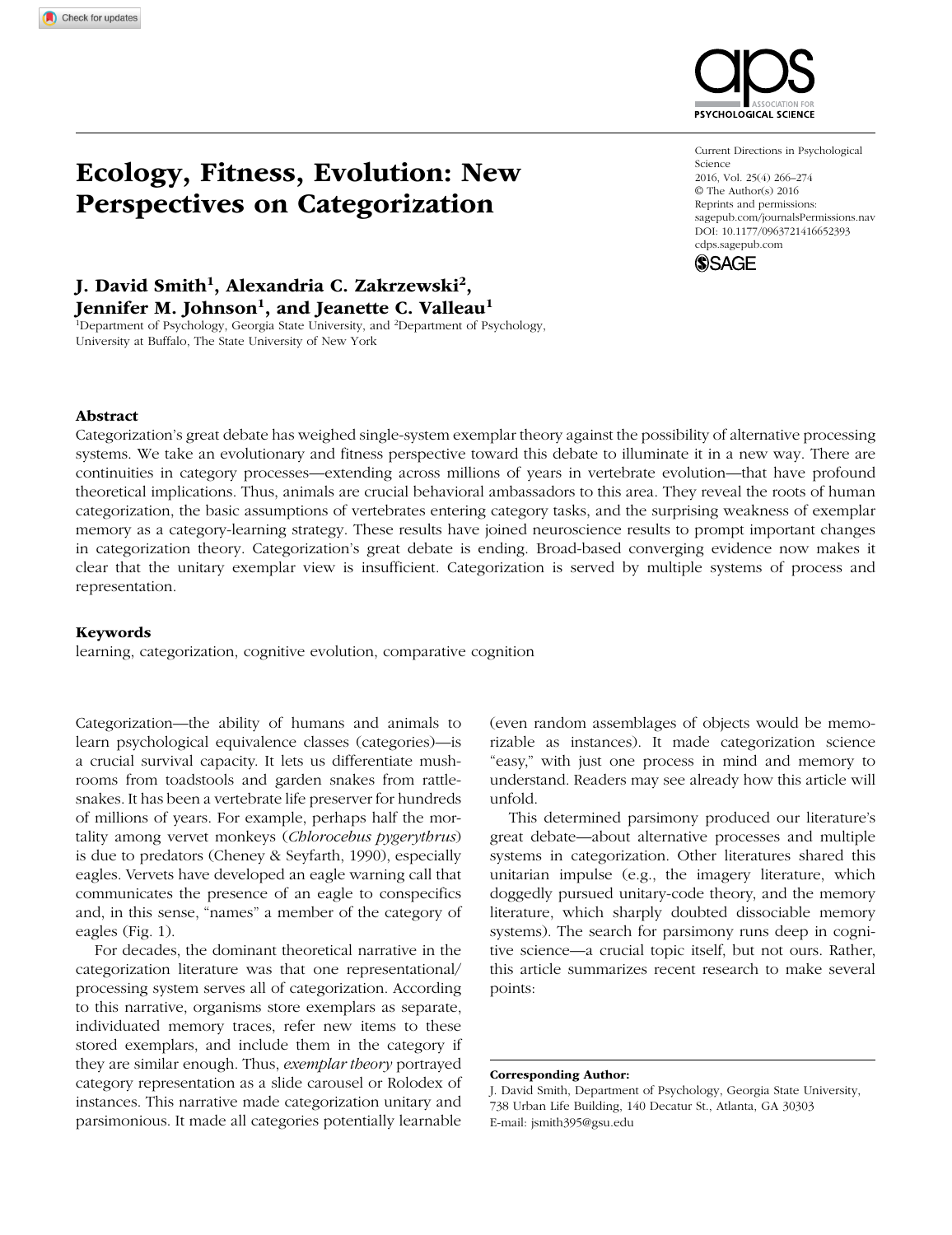

Fig. 1. Eat, prey, love. The lives of vertebrates depend on identifying, categorizing, and naming natural kinds—foods, mates, especially predators. Top image copyright 2002 by Melanie Stetson Freeman/the *Christian Science Monitor* via Getty Images; middle image copyright 2013 by Phineas Mufwaya (retrieved from https://kabanshi.files.wordpress.com/2013/10/ [p1160380.jpg\); bottom image copyright 2016 by Dan Heller \(retrieved](https://kabanshi.files.wordpress.com/2013/10/p1160380.jpg)  [from http://www.danheller.com/images/Africa/Tanzania/Tarangire/Misc/](http://www.danheller.com/images/Africa/Tanzania/Tarangire/Misc/vervet-monkey-2-big.jpg) vervet-monkey-2-big.jpg). All images used with permission.

- 1. Animals are important behavioral ambassadors to categorization science. They illuminate the evolutionary roots of human categorization and they correct theory.
- 2. There are continuities in category processes extending across millions of years in vertebrate evolution—that have profound theoretical implications.
- 3. These continuities may illuminate the structure of natural kinds.
- 4. One may explain the continuities by taking the perspectives of fitness, adaptation, and evolution.
- 5. The focus on categorization's natural history has been part of a recent transformation in categorization theory.
- 6. Categorization's great debate is ending. Broadbased converging evidence now makes it clear that the unitary exemplar view is insufficient. Categorization is served by multiple systems of processing/representation.

## Exemplar Processes Insufficient

Exemplar theory holds that categorizers store exemplars as separate memory traces spread out like a cloud in the mind's psychological space. Potential instances are endorsed as category members if they share sufficient summed similarity to these multiple cognitive reference points. Thus, exemplar theory makes this prediction: Even a perfectly typical item (a category prototype) may not be maximally endorsed into the category because it cannot be similar to all the stored exemplars. It will always be close (similar) to some but far (dissimilar) from others (Smith, 2002).

Testing this prediction, Smith, Redford, and Haas (2008) let macaques (*Macaca mulatta*) learn categories containing central prototypes and related (typical) items. They adopted the influential dot-distortion task from human research (Knowlton & Squire, 1993; Posner & Keele, 1968; Smith & Minda, 2001). These categories were perceptually coherent, comprising mutually similar category members. Such categories are frequently called "family-resemblance categories," recalling Rosch's pioneering work (Rosch & Mervis, 1975).

The circles in Figure 2 show the proportion of times a macaque endorsed different item types into the category. He maximally endorsed the prototype. An exemplar model instantiated exemplar processing by a hypothetical monkey mind, but its predictions (Es) were poor (e.g., it seriously underpredicted performance on the most typical category members). Exemplar theory's psychology of categorization forced predictions that macaques strikingly disconfirmed.

Perhaps, instead, macaques blended their exemplar experience into the category's prototype. A prototype model instantiated prototype processing by a hypothetical monkey mind. It was equivalent to the exemplar model save only its representational assumption (i.e., the prototype as sole cognitive reference point). Its predictions were so good that the P symbols representing them in Figure 2 are difficult to see. Something like a prototype was the monkey's cognitive reference point, a conclusion reinforced by other studies (Aydin & Pearce, 1994; Huber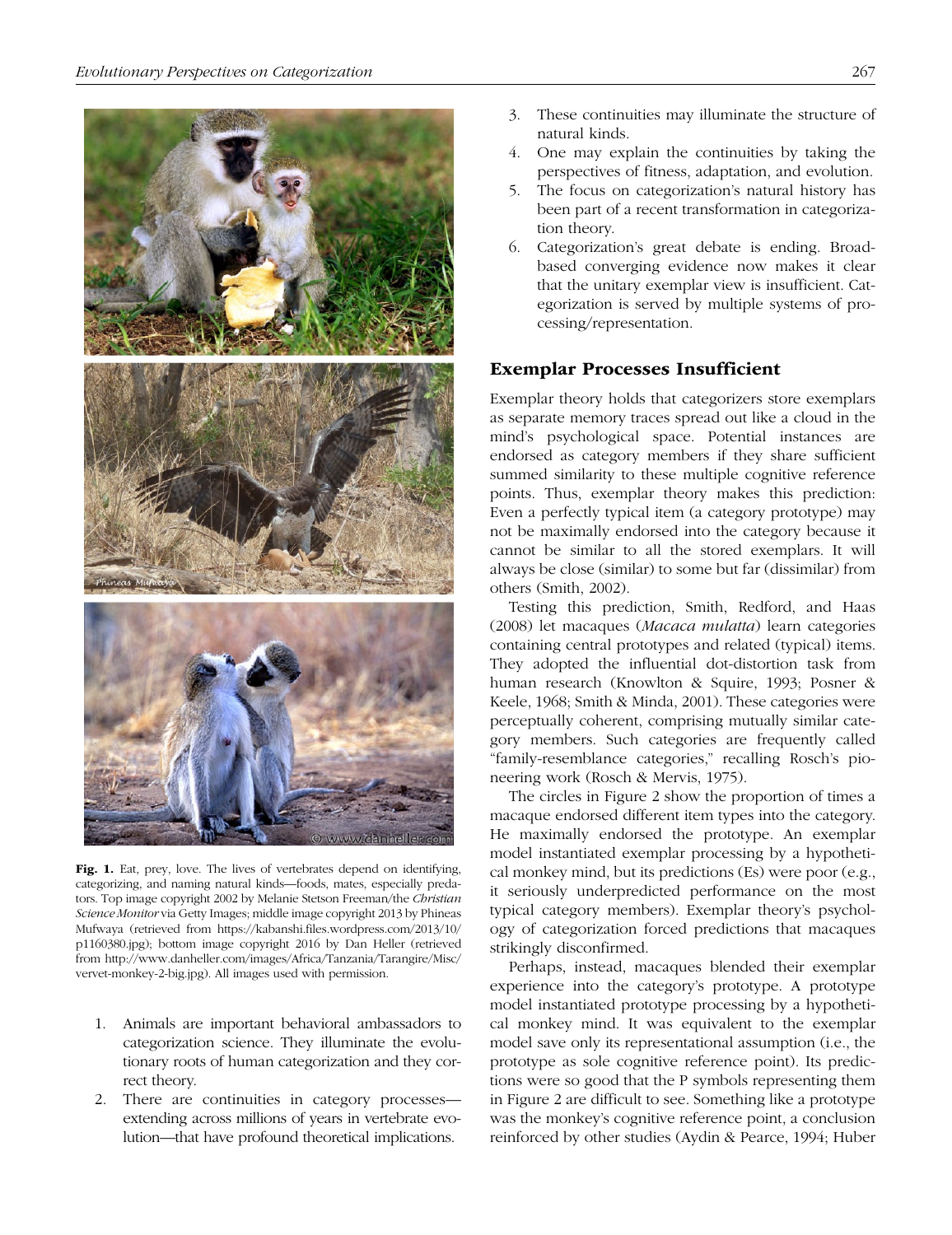

Fig. 2. The proportion of times a macaque endorsed into a learned category items that were outside the category (Rand.), and low typical (Lo. Typical), typical, high typical (Hi. Typical), and prototypical category members (Prot.). Decreasing typicality was a function of increasing shape distortion from the prototype. Exemplar and prototype models fit the macaque's performance as well as they could (E and P symbols, respectively). The models differed only in assuming multiple, specificexemplar cognitive reference points for categorization versus a single, central cognitive reference point. Reprinted from "Prototype abstraction by monkeys (*Macaca mulatta*)," by J. D. Smith, J. S. Redford, and S. M. Haas, *Journal of Experimental Psychology: General, 137*, 395. Copyright 2008 by the American Psychological Association. Reprinted with permission.

& Lenz, 1993; Jitsumori, 1996; von Fersen & Lea, 1990; White, Alsop, & Williams, 1993). Exemplar processing missing in action here—is insufficient to explain all of what categorizing animals, or humans, do (Smith, 2002; Smith & Minda, 2001, 2002), though still it could explain some of what they do.

## The Family-Resemblance Assumption

One can show animals' natural preference for something like prototype processing with a prototype-exception task. In Figure 3, which shows stimuli from such a task, the shapes on the left are all Category A shapes, though the last two (the exceptions) don't look it. The same is true of the Category B shapes on the right. If animals store exemplars, they will memorize and correctly categorize typical and exception items. But they will not do so if they assume family-resemblance or prototype-based categories—then they will call the leftward exceptions Bs and the rightward exceptions As. If we observe crisscrossed exception performance, we will know they made the family-resemblance assumption.

Figure 4 shows the macaques' results (Smith, Chapman, & Redford, 2010). They persistently criss-crossed the exceptions, even after hundreds of tries at them. There were only four exceptions to learn! The three monkeys' performance on the exceptions remained at or below chance level for about 12,000, 6,000, and 3,000 trials. During this period, they showed an amazingly poor ability to remember and respond to individuated exemplars. If they were coping with exceptional eagles in the world, they might not last 'til lunch. The macaques assumed that these were coherent family-resemblance categories. They defaulted to something like prototype processing. To flip the exceptions is correct under the family-resemblance assumption. Humans show similar patterns of behavior (Smith, Chapman, & Redford, 2010; Smith & Minda, 1998; Smith, Murray, & Minda, 1997). Where is the exemplar processing?

It is there. Two macaques finally somewhat learned the exceptions after thousands of trials (Fig. 4b, 4c). We are not excluding exemplar processing from an overall theory. We are limiting its role. We are showing why a multiple-systems theoretical account is essential to the field's development.

The animal's assumption upon entering a task is a crucial theoretical fact about its mind, no matter what it does after thousands of trials. It shows what the animal assumes about how the world is. It limits the role of exemplar processing—here, to the task's ultimate trials. But these trials have no relevance to categorization's natural cognitive function. The reason? If you make hundreds of mistakes about eagles early on, *you never reach the ultimate trials*. Though these ultimate trials are deemed "terminal performance" by psychologists, they come too late, for nature has already deemed the early trials "terminal performance" in a deadlier sense. Categorization researchers must stop confusing ultimate performance with normal performance. The latter has deeper relevance.



Fig. 3. Examples of categories and stimuli used in Smith, Chapman, and Redford (2010). The eight-shape groupings are two categories, A and B. The six shapes in the top two rows of each category are variations on the theme of the category prototype. The bottom row of each category contains exception items that are variations on the theme of the opposing prototype. Reprinted from "Stages of category learning in monkeys (*Macaca mulatta*) and humans (*Homo sapiens*)," by J. D. Smith, W. P. Chapman, and J. S. Redford, *Journal of Experimental Psychology: Animal Behavior Processes, 36*, 41. Copyright 2010 by the American Psychological Association. Reprinted with permission.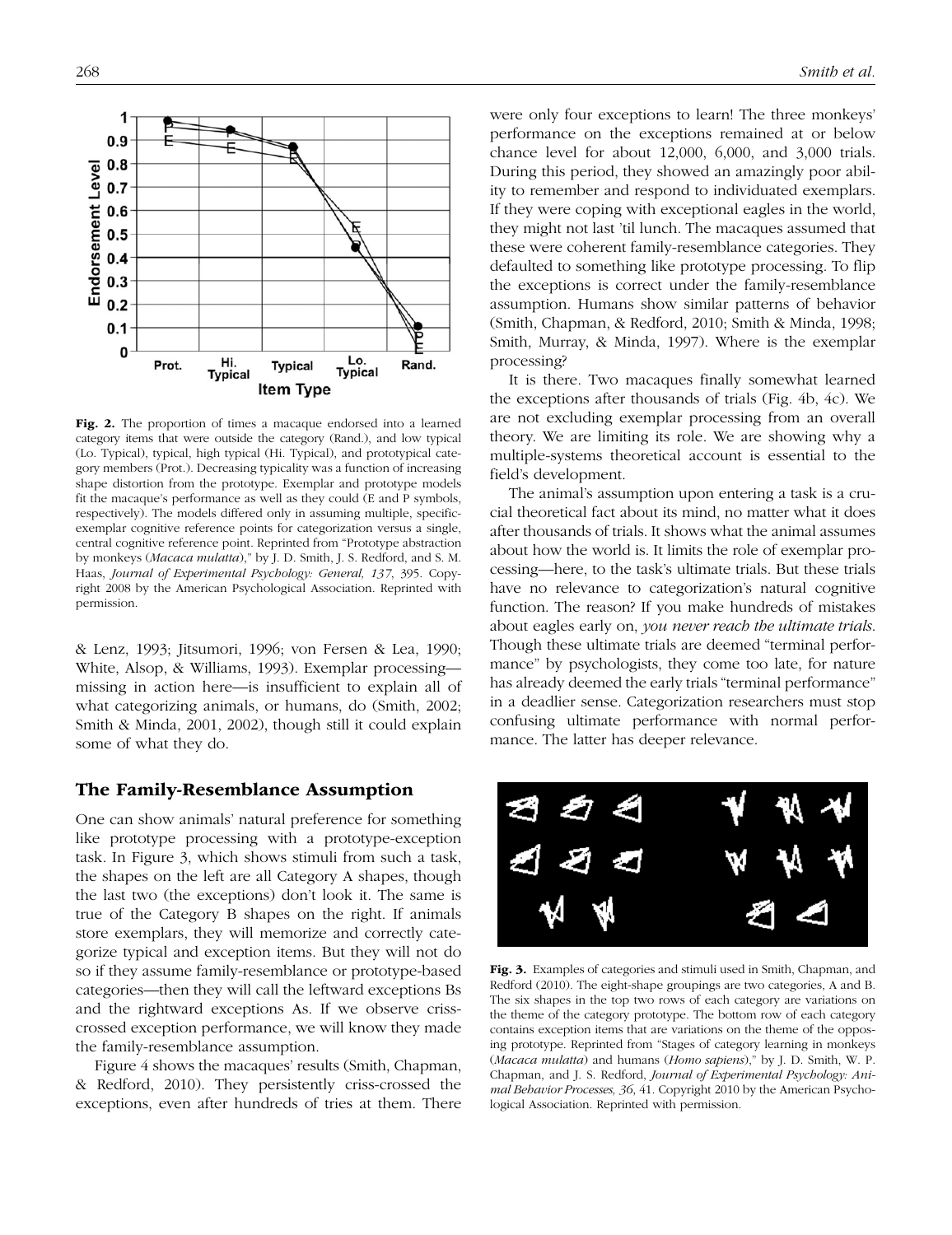

Fig. 4. The performance of three monkeys by 64-trial block in the category task of Smith, Chapman, and Redford (2010). Curves T and E, respectively, show the proportion of correct responses made to the six typical and two exception items in each category. Reprinted from "Stages of category learning in monkeys (*Macaca mulatta*) and humans (*Homo sapiens*)," by J. D. Smith, W. P. Chapman, and J. S. Redford, *Journal of Experimental Psychology: Animal Behavior Processes, 36*, 48. Copyright 2010 by the American Psychological Association. Reprinted with permission.

## Broad Evolutionary Continuities

The family-resemblance assumption may reach far across vertebrate evolution. Cook and Smith (2006) gave pigeons (and humans) a prototype-exception task. In this task, shown in Figure 5, the prototypes (Row 1) and typical items (Rows 2–6) have six and five typical colors, respectively. The exceptions (Row 7) look like they "should" belong across the aisle.

The black circles in the top panels of Figure 6 show early learning in this task. Both species showed strong prototype performance but criss-crossed exception performance. The triangles show the performance of a hypothetical exemplar processor. Its predictions are poor. The squares show the performance of a hypothetical prototype processor. Its predictions are good. Something like prototype processing is occurring. Wasserman, Kiedinger, and Bhatt (1988) showed a similar pattern of behavior in pigeons. Later on (Fig. 6, bottom panels), after dogged training, pigeons could ultimately classify exceptions. Nonetheless, it is theoretically important that an initial family-resemblance assumption extends across many evolutionary lines, and probably back through many millions of years of vertebrate evolution. Why? This is discussed in the article's final two sections.

## Failed Exemplar Processing—Still

Perhaps family-resemblance categories (discussed above in "The Family-Resemblance Assumption" and "Broad Evolutionary Continuities") tempt macaques toward family-resemblance assumptions, so their exemplar processing cannot shine through. Smith, Coutinho, and Couchman (2011) explored this using an exclusive-or (XOR) task. In an XOR task, no shape or color cue discriminates the categories (e.g., Category A items may comprise black circles and white squares, whereas Category B items may comprise white circles and black squares). There is no prototype to learn or family-resemblance assumption to make. Everything is individually exceptional, recommending—in this example—exemplar memory to map four responses to four stimuli.

Macaques found the XOR tasks terribly difficult. They missed a third of all trials. They received more than 15,000 20-second timeout penalties for errors (300,000 seconds, equivalent to nine full seasons of *Doctor Who*). Asymptotic performance was poor—about 75% correct after 5,800 trials—though the stimuli repeated hundreds of times.

XOR tasks have seemed to provide strong evidence for a unitary exemplar system in categorization (Medin, Altom, Edelson, & Freko, 1982). Yet macaques show extremely weak exemplar processing—even when that process seems mandatory. Perhaps there is some exemplar processing, but not ecologically relevant or useful exemplar processing. Thus, the monkeys answer a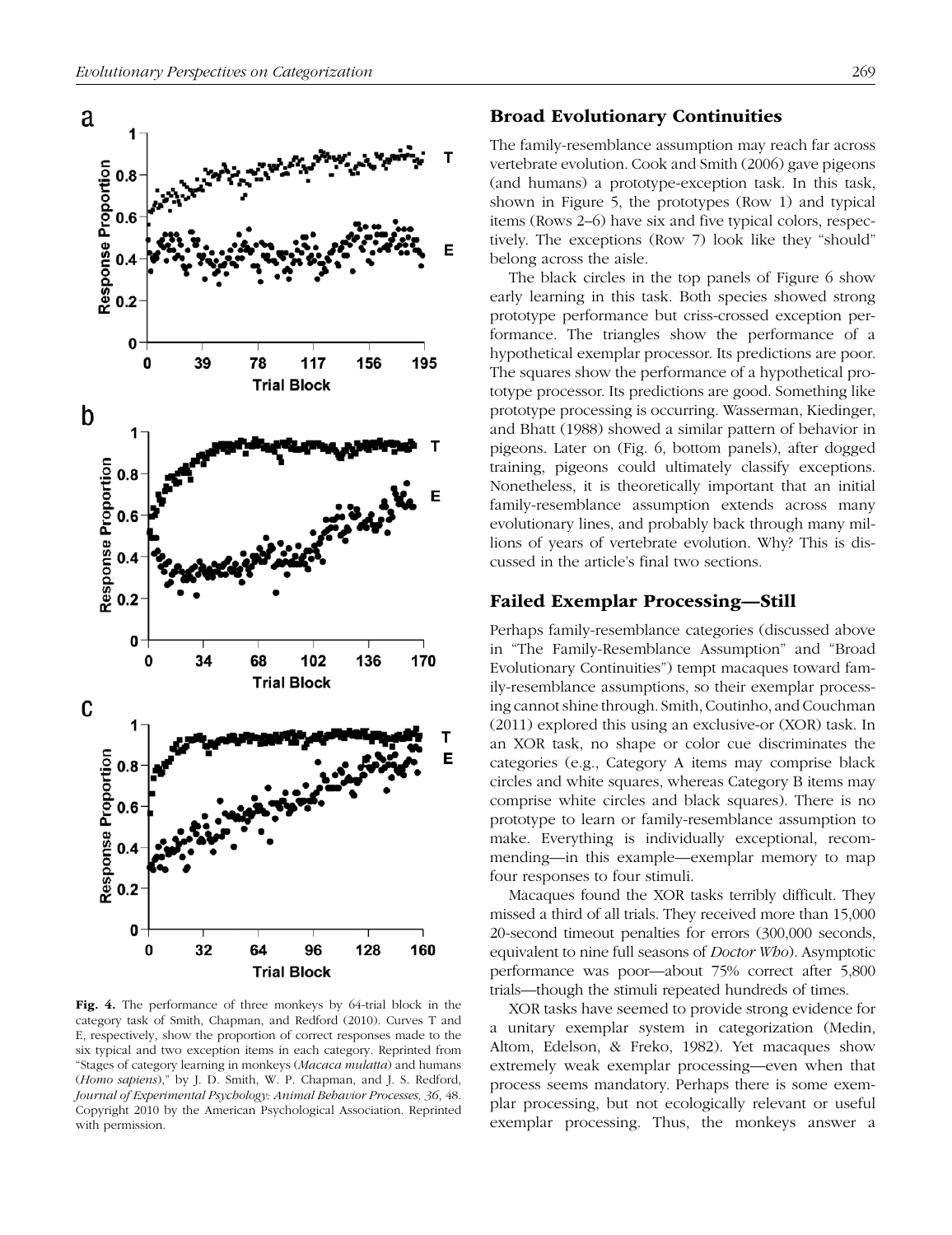

Fig. 5. Illustrating the prototype-exception task used to test pigeons and humans in Cook and Smith (2006). Each category contained a prototype (Row 1), five typical stimuli (Rows 2–6) that shared five features with their prototype, and an exception (Row 7) that shared five features with the opposing prototype. Adapted from "Stages of abstraction and exemplar memorization in pigeon category learning," by R. G. Cook and J. D. Smith, 2006, *Psychological Science, 17*, p. 1061. Copyright 2006 by the Association for Psychological Science. Adapted with permission.

fundamental question about their overall categorization system. It is extremely unlikely that exemplar processing is their unitary or primary mode of category learning. Applied in nature, it would be a fitness disaster.

However, we acknowledge that animals may sometimes need specific-exemplar Rolodexes, especially when categories are populated with few, disparate, recurring category exemplars, as in the XOR task. For example, specific-exemplar memory for individuals could be

useful for managing dominance relations in a primate troop. Exemplar memory may have a place as part of an overall categorization system. Prototypes certainly do. So do explicit category rules, as another influential literature makes clear (e.g., Ashby & Maddox, 2010). A good theoretical starting point is to note that category representations are memories—multiple categorization systems could map onto multiple memory processes (e.g., exemplar categorization onto episodic memory).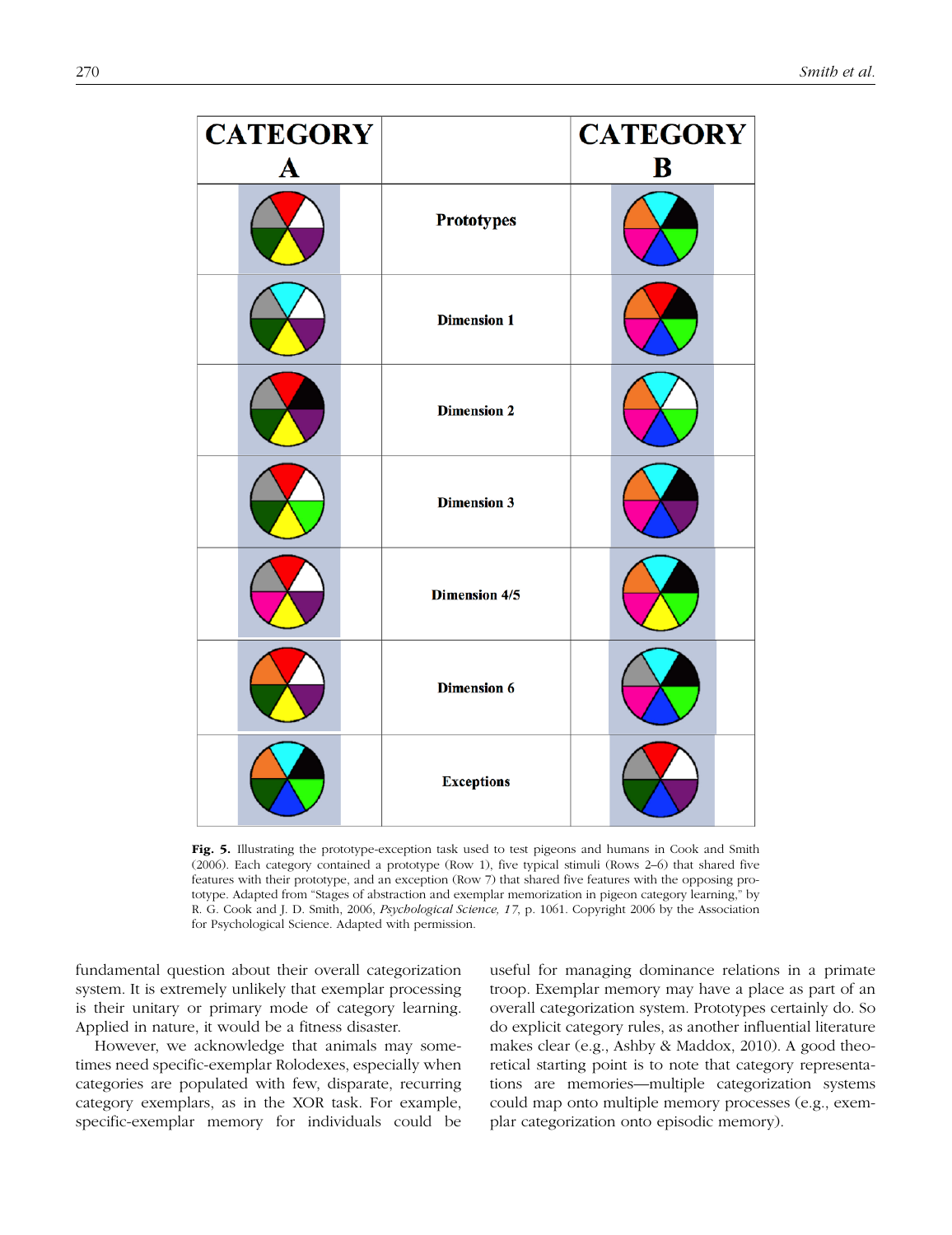

Fig. 6. Humans' and pigeons' observed and predicted accuracy for prototypes, typical items, and exceptions (P, T, and E, respectively) during the early (top panels) and late (bottom panels) stages of learning within the prototype-exception task of Cook and Smith (2006). Observed performance is represented by filled black circles. The best-fitting predictions of prototype and exemplar models are shown, respectively, as open squares and triangles. Reprinted from "Stages of abstraction and exemplar memorization in pigeon category learning," by R. G. Cook and J. D. Smith, 2006, *Psychological Science, 17*, p. 1063. Copyright 2006 by the Association for Psychological Science. Reprinted with permission.

Humans also perform terribly in weak-family-resemblance tasks that enforce exemplar processing. For example, in many experiments by Medin and colleagues, about half of all participants never reached the learning criterion (e.g., Medin & Schaffer, 1978; Medin & Schwanenflugel, 1981). To give due credit, Murphy (2003, 2005) warned human-categorization researchers of this problem. These tasks probably take humans outside their family-resemblance comfort zone and force them toward weak exemplar processes instead. We must not mistake performance in artificial, barely solvable tasks for performance in ecological, normal tasks. The latter has deeper relevance.

# Why Prototypes? Why Family-Resemblance Assumptions?

Smith (2014) addressed these questions through a distinctive application of formal models. He used exemplar and prototype models to ask what strategies let organisms perform optimally (see also Briscoe & Feldman, 2011). This issue has received scant attention. The reason is the dominant narrative of one processing system to rule all categorization. If there aren't different processes, the optimality question vanishes. The dominant narrative has sometimes done harm.

Smith's simulations showed that prototype processing in family-resemblance and prototype-exception tasks produces a meaningful performance advantage of about 4% over exemplar processing. This advantage would allow for improved prey and predator recognition, increased foraging efficiency, and increased fitness. Why is the prototype often the best cognitive reference point?

The prototype is all category signal, no noise. Specific exemplars have misleading, idiosyncratic features (Fig. 7). They are signal and noise—weaker signals overall. Geometrically—if one depicts the category within a multidimensional psychological space as exemplars positioned around a central prototype—the central prototype is the reference point in psychological space closest to the most members of the category. It is the category problem's least-squares solution. Briscoe and Feldman (2011) noted that stored exemplars can be too specific, undermining successful generalization. Ashby and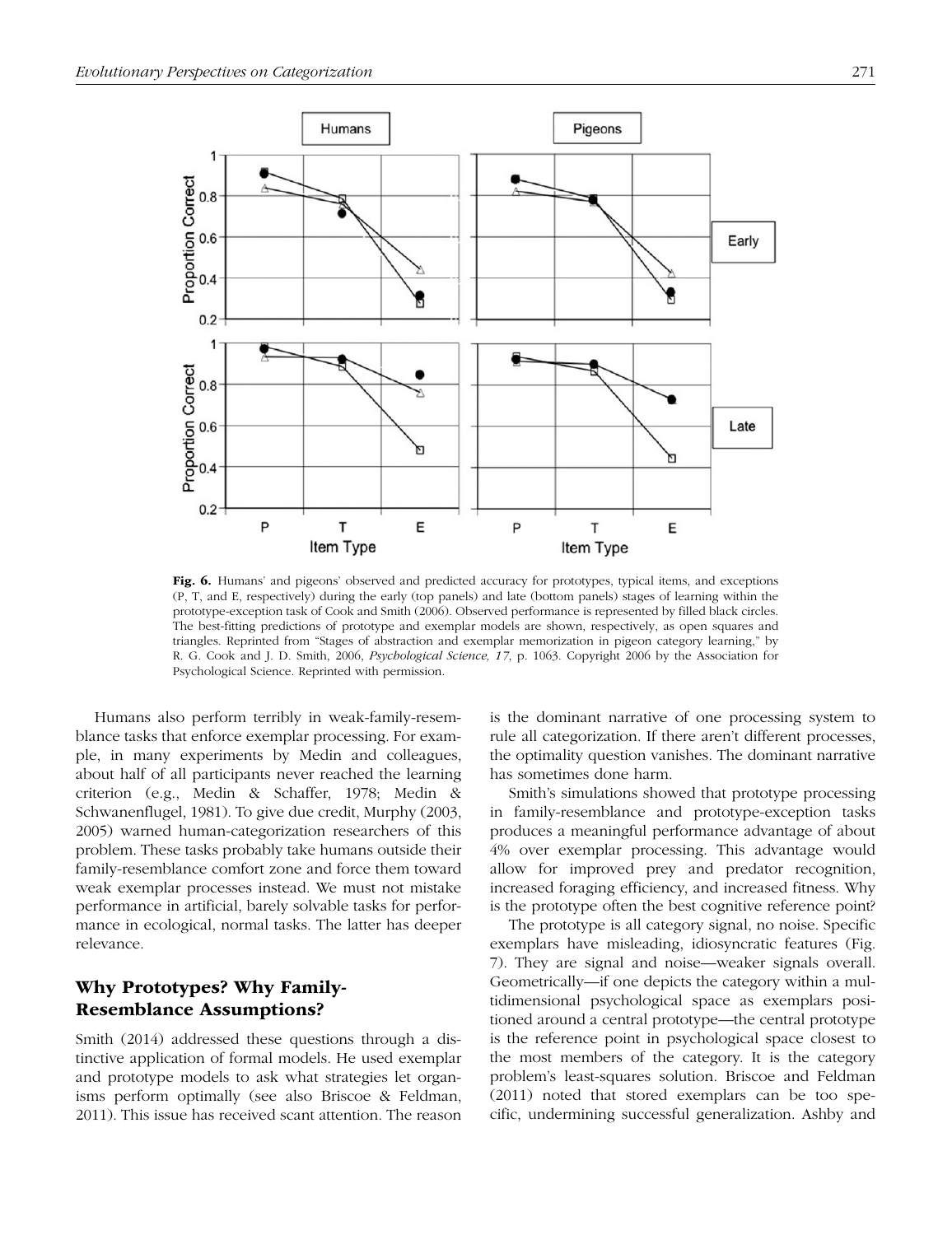

Fig. 7. Monkeys! Specific exemplars often have idiosyncratic, distracting features that can make them misleading cognitive reference points for use in categorization. Top image copyright 2013 by Jef Russell (retrieved from http://yourshot.nationalgeographic.com/ [photos/2143569/\); middle image copyright 2013 by Frederick Dunn](http://yourshot.nationalgeographic.com/photos/2143569/)  [of Suspended Moments \(retrieved from http://photo.net/photodb/](http://photo.net/photodb/photo?photo_id=17028974) photo?photo\_id=17028974); bottom image copyright 2013 by Can Stock Photo Inc./kjorgen, 2013. All images used with permission.

Alfonso-Reese (1995) noted that estimating the statistical distribution of exemplars can be the hardest aspect of learning a category. But if the family-resemblance distribution kept recurring, organisms would gain if they preassumed that category structure. This makes it especially intriguing that pigeons, macaques, and humans make this family-resemblance pre-assumption.

# Possible Worlds: What Kinds of Natural Kinds?

Prototype processing has a downside. Smith's (2014) formal simulations confirmed that exemplar processing is far superior to prototype processing in XOR tasks and whenever a task defeats prototype processing. That is, learners might come to categorize memorized exemplars correctly and behave toward them adaptively even when a prototype strategy would produce chance categorization indefinitely. In that case, organisms would need robust exemplar memory to establish cognitive reference points. So it matters what world animals live in. Consider the relative plausibility of two possible worlds.

The world of natural kinds might be full of XORness and other prototype-defeating categories, like the ecological XOR task shown in Figure 8. From Smith, Coutinho, and Couchman (2011), we know that monkeys would pick deadly fruit every day (or, perhaps only for one day!). If the world were persistently exemplar demanding like that, animals would likely have evolved to be exemplar adept, unless exemplar processing is computationally intractable, which no exemplar theorist would accept. That they are not exemplar adept suggests the world is not exemplar demanding like that. It isn't XOR filled.

But what if the world is mostly prototype averageable? In that case, prototype averaging would be adaptive. It might have been selected for and developed during cognitive evolution, unless it is computationally intractable, which the results reviewed here disconfirm. Animals would be attuned to prototypes. They are. They would pre-assume family-resemblance structure. They do. They could be poor with exemplars. They are. So would their human descendants. They are. This world is much more plausible.

This conclusion is very bad for unitary exemplar theory. But its defenders have this response: The logical universe of possible categories consists almost entirely of poorly structured categories with weak family resemblance. Family-resemblance categories are a sliver in its overall Venn diagram. How can it be that animals are adept at a sliver of the tasks they might have to face? It's an impossible coincidence and constraint. It would be like babies being born prepared only to speak Basque.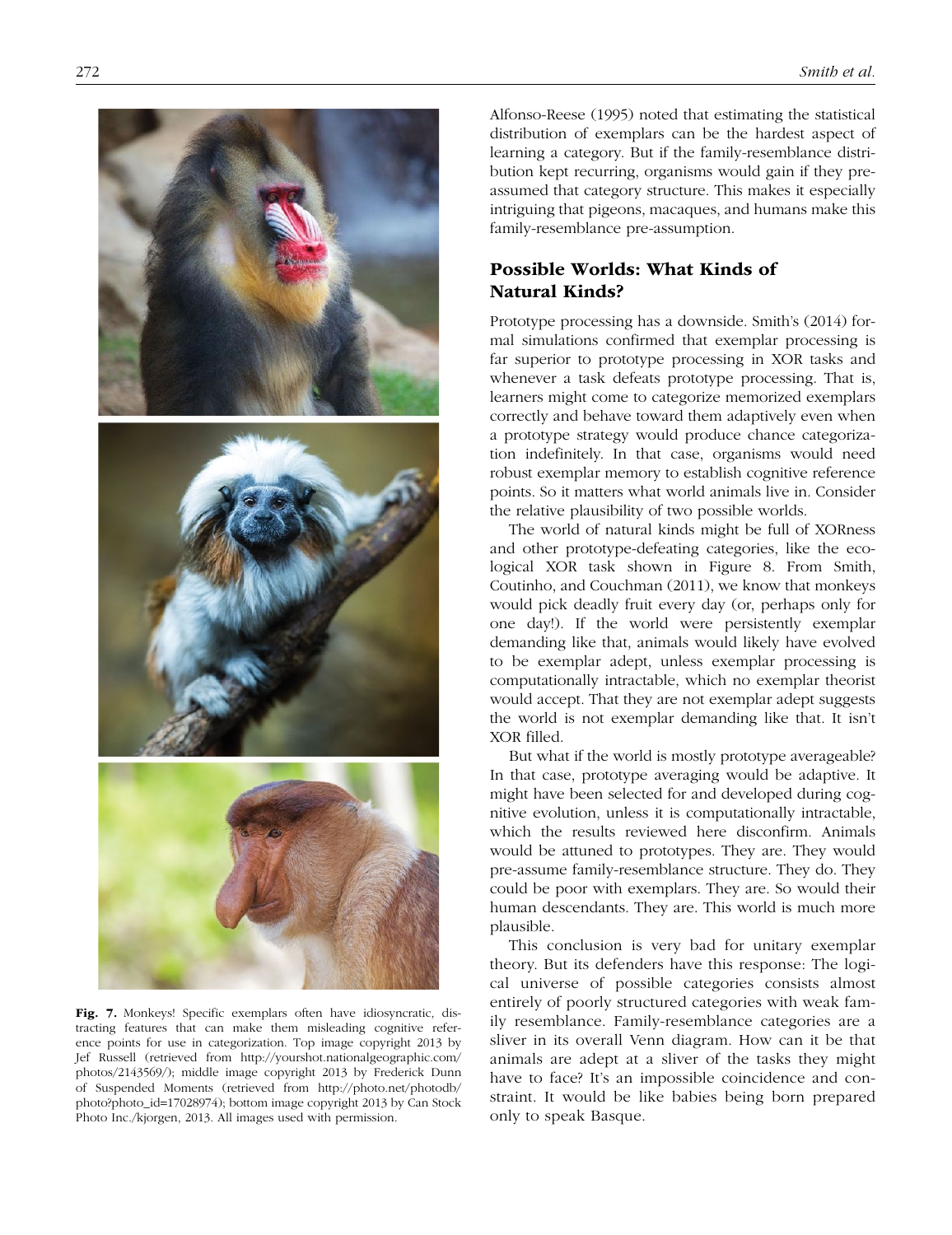

Fig. 8. A hypothetical ecological exclusive-or (XOR) category task. To our knowledge, nature almost never presents this kind of foraging or predator-avoidance problem to living organisms, and it is a graceful state of nature that this is so.

This is how it can be. The logical universe is irrelevant; only the ecological world is relevant. There, by hypothesis, family-resemblance categories dominate. Animals are adept at what they experience and what they need. Their adeptness is neither a coincidence nor a disability.

It is clear—looking at real monkey categories—that the world does not give nasty XOR berry tasks. It gives coherent family-resemblance categories—insects, snakes, leopards, eagles, mates, and Maasai. Ashby (1992) agreed that many natural kinds have this structure. Fried and Holyoak (1984, p. 235) suggested that organisms might safely have this general expectation. Rosch (1973, 1975) famously pointed out the family-resemblance structure of natural kinds and its psychological importance. Ethnobiologists have confirmed that many biological kinds have a family-resemblance structure that has psychological privilege for humans worldwide. Malt (1995) contributed an extraordinary review of this extensive literature.

So family-resemblance categories may have played a role in categorization's evolution. Their processing advantages would have been available through the many millions of years that animals confronted category problems. There may have been a gentle shaping pressure—phylogeny long—toward family-resemblance pre-assumptions. This could be an example of evolutionary tuning by which animals became cognitively adept within their natural world (see also Anderson, 1991; Shepard, 1987, 2001). In the end, monkeys may be making the most important theoretical statement of all: that vertebrates have not been doing unitary exemplar processing for half a billion years.

They are not alone in challenging categorization's long-dominant theoretical narrative. Many other lines of research also demonstrate multiple, dissociable systems of category learning (for reviews, see Ashby, 2013; Ashby & Maddox, 2010; Seger & Miller, 2010). This large body of evidence complements that considered here. Thus, abundant, broadly converging evidence makes it clear that categorization is served by multiple systems of process and representation. Animals have made a distinctive contribution to this area. Our literature's great debate is ending, and the monkeys are chattering the news through all the jungles of cognitive science.

#### Recommended Reading

- Ashby, F. G., & Maddox, W. T. (2010). (See References). A description of the cognitive-neuroscience research that complements the research discussed in this article, from premier researchers in that area.
- Malt, B. C. (1995). (See References). A beautiful review of the enormous literature on natural kinds and categories, and systems of folk biology and folk taxonomy worldwide.
- Murphy, G. L. (2003). *The big book of concepts*. Cambridge, MA: MIT Press. The book on psychological theories of concepts and categories.
- Smith, J. D. (2014). (See References). An extensive formalsimulation study of the issues discussed in this article.
- Smith, J. D., Redford, J. S., & Haas, S. M. (2008). (See References). An in-depth demonstration of monkeys' prototype-based category learning, with careful formal comparisons between exemplar and prototype processing.

#### Declaration of Conflicting Interests

The authors declared that they had no conflicts of interest with respect to their authorship or the publication of this article.

#### Funding

The preparation of this article was supported by Grants HD061455 and HD060563 from the Eunice Kennedy Shriver National Institute of Child Health and Human Development and Grant BCS-0956993 from the National Science Foundation.

## References

- Anderson, J. R. (1991). The adaptive nature of human categorization. *Psychological Review*, *98*, 409–429.
- Ashby, F. G. (1992). Multidimensional models of categorization. In F. G. Ashby (Ed.), *Multidimensional models of perception and cognition* (pp. 449–483). Hillsdale, NJ: Erlbaum.
- Ashby, F. G. (2013). Human category learning, neural basis. In H. Pashler (Ed.), *The encyclopedia of the mind* (pp. 130– 134). Thousand Oaks, CA: Sage.
- Ashby, F. G., & Alfonso-Reese, L. A. (1995). Categorization as probability density estimation. *Journal of Mathematical Psychology*, *39*, 216–233.
- Ashby, F. G., & Maddox, W. T. (2010). Human category learning 2.0. *Annals of the New York Academy of Sciences*, *1224*, 147–161.
- Aydin, A., & Pearce, J. M. (1994). Prototype effects in categorization by pigeons. *Journal of Experimental Psychology: Animal Behavior Processes*, *20*, 264–277.